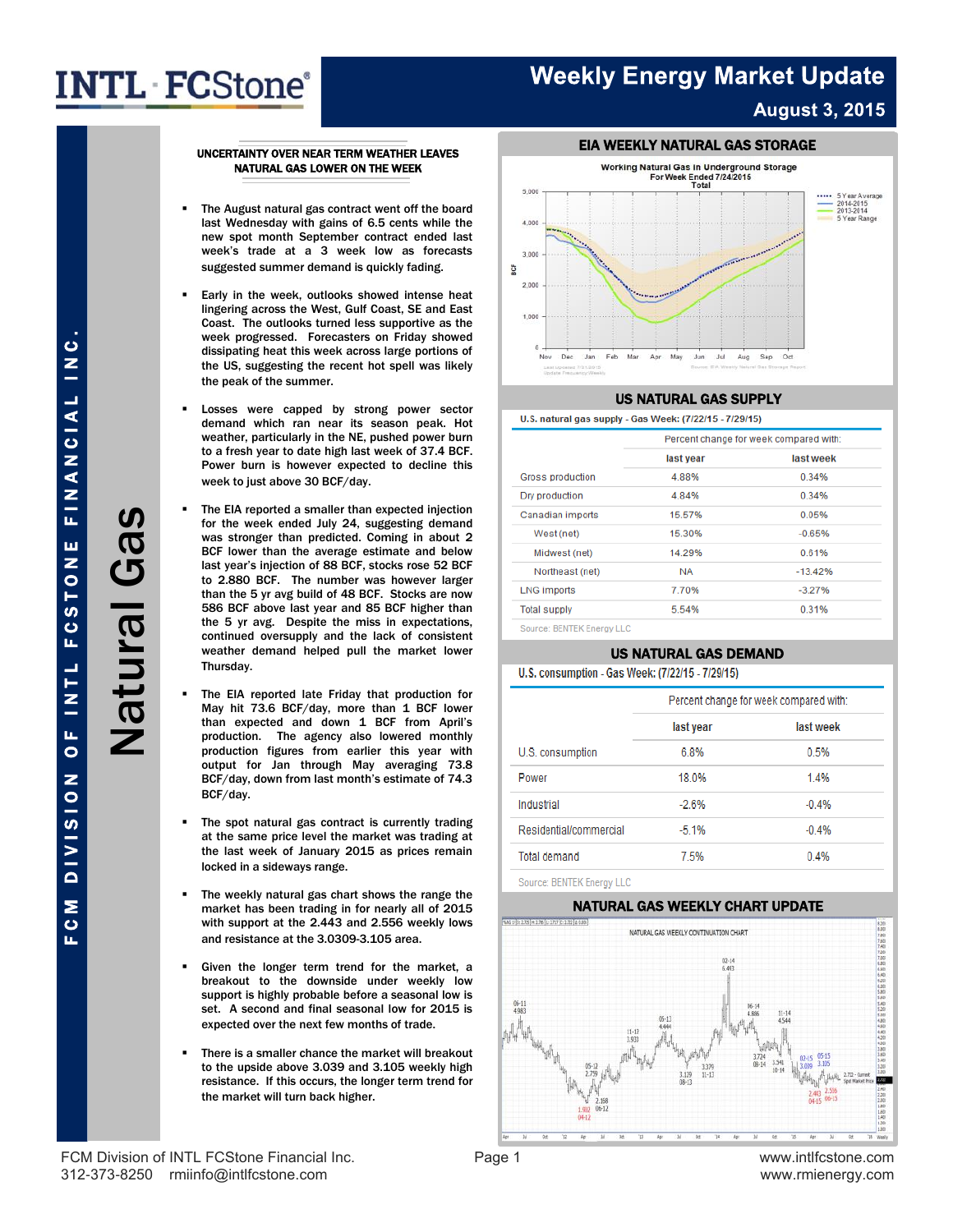### **Weekly Energy Market Update August 3, 2015**

#### CCLOSING LOWER 21 OUT OF 27 SESSIONS, CRUDE VALUES DECLINE NEARLY 21% DURING JULY,

- Last month's decline marked the biggest since October 2008 when spot month prices fell 33% during the midst of the financial crisis. Downward pressure last month stemmed from the realization that the global supply glut will likely persist well into next year as strong US output and record production from other global suppliers combined with efforts for more oil drilling rigs to get back to work have crushed optimism over the market rebalancing anytime soon.
- Losses in July also occurred as China's stock market posted its largest monthly loss in 6 years, knocking down investor sentiment and any hope China to help absorb the glut.
- Oil markets continue to be strongly correlated with the dollar which vacillated between positive and negative territory last week. The greenback firmed mid-week on expectations the Fed will raise interest rates later this year for the first time since 2006. The dollar however traded lower on Friday after US labor costs indicated stagnating wages, casting doubt on the Fed's plan to raise rates.
- Weekly inventory data gave the market some hope the oversupply of crude is starting to ease. It remains to be seen whether this was just a one off or the start of a trend. For the week ended July 24, the DOE reported crude stocks fell 4.2 mb to 459.7 mb. Crude stocks fell amid a drop in imports and production. Output declined 145,000 b/d to 9.4 mbd, the largest one week decline since Oct 2013 while imports averaged fell nearly 400,000 b/d to just over 7.5 mbd.
- As for the products, gasoline stocks fell 400,000 barrels to 215.9 mb as production dropped by 428,000 b/d imports fell 202,000 b/d and demand fell 410,000 b/d. Distillates posted a build of 2.6 mb to 144.1 mb as production rose 23,000 b/d to 5.096 mbd and demand slid 376,000 b/d to 3.628 mbd.
- Concerns surrounding the current oversupply were reignited on Friday after US producers added to the oil drilling rig count. Oil drilling rigs rose by 5 last week to a total of 664 rigs. The increase followed a 20 rig addition the previous week.
- Comments last week from OPEC did little to reassure the market the glut would see relief anytime soon. OPEC's Secretary General believes an increase in oil demand will support prices and absorb any additional oil exports from Iran. Next year should begin with a record high level of supply with the average surplus expected to be around 1.5 mbd.
- The next few weeks will be technically important for both the crude oil and heating oil markets as the crude oil market nears 16-year trend line support.
- This trend line support on the weekly chart currently between 44.00-45.00 basis the spot September 15 contract was tested two times previously in 2015. The first time was in January followed by a 42.03 low set in mid-March.
- For a third time this year, trend line support should be tested. If support holds and crude oil holds above 44.00-45.00, a long term low could be set in the crude oil and heating oil markets.
- However, if trend line support does not hold, the 32.40 low from December 2008 will become the next longer term support for the crude oil market. The December 2008 low coincided with a heating oil spot low just above the 1.1200 level.



#### EIA WEEKLY PETROLEUM STOCKS

| As of 7/24/15     |                               |                                    |   |                                           |   |  |  |
|-------------------|-------------------------------|------------------------------------|---|-------------------------------------------|---|--|--|
| (Million Barrels) | <b>Total</b><br><b>Stocks</b> | Change<br><b>From Last</b><br>Week |   | <b>Change</b><br><b>From Last</b><br>Year |   |  |  |
| <b>Crude Oil</b>  | 459.7                         | (4.2)                              | ⇩ | 92.3                                      | ⇧ |  |  |
| Gasoline          | 215.9                         | (0.4)                              | ⇩ | (2.3)                                     | ⊕ |  |  |
| <b>Distillate</b> | 144.1                         | 2.6                                | ⇧ | 17.4                                      | ⇧ |  |  |
| <b>Propane</b>    | 89.5                          | 1.76                               | ⇧ | 22.3                                      | ⇧ |  |  |

#### DIFFERENTIAL BETWEEN DIESEL FUEL & HEATING OIL (EIA)







#### CRUDE OIL WEEKLY CHART UPDATE



FCM Division of INTL FCStone Financial Inc. 
<br>
Page 2 Www.intlfcstone.com 312-373-8250 rmiinfo@intlfcstone.com www.rmienergy.com

F C M D I V I S I O F I N T L F C S TO N E FI N A N I A L I N C .<br>Crude C Crude Oil **FINANIAL** ш **FCSTON** Crude Oi  $\frac{1}{2}$  $\overline{0}$ **DIVISION** 

M C

Щ

 $\bullet$  $\sum_{i=1}^{n}$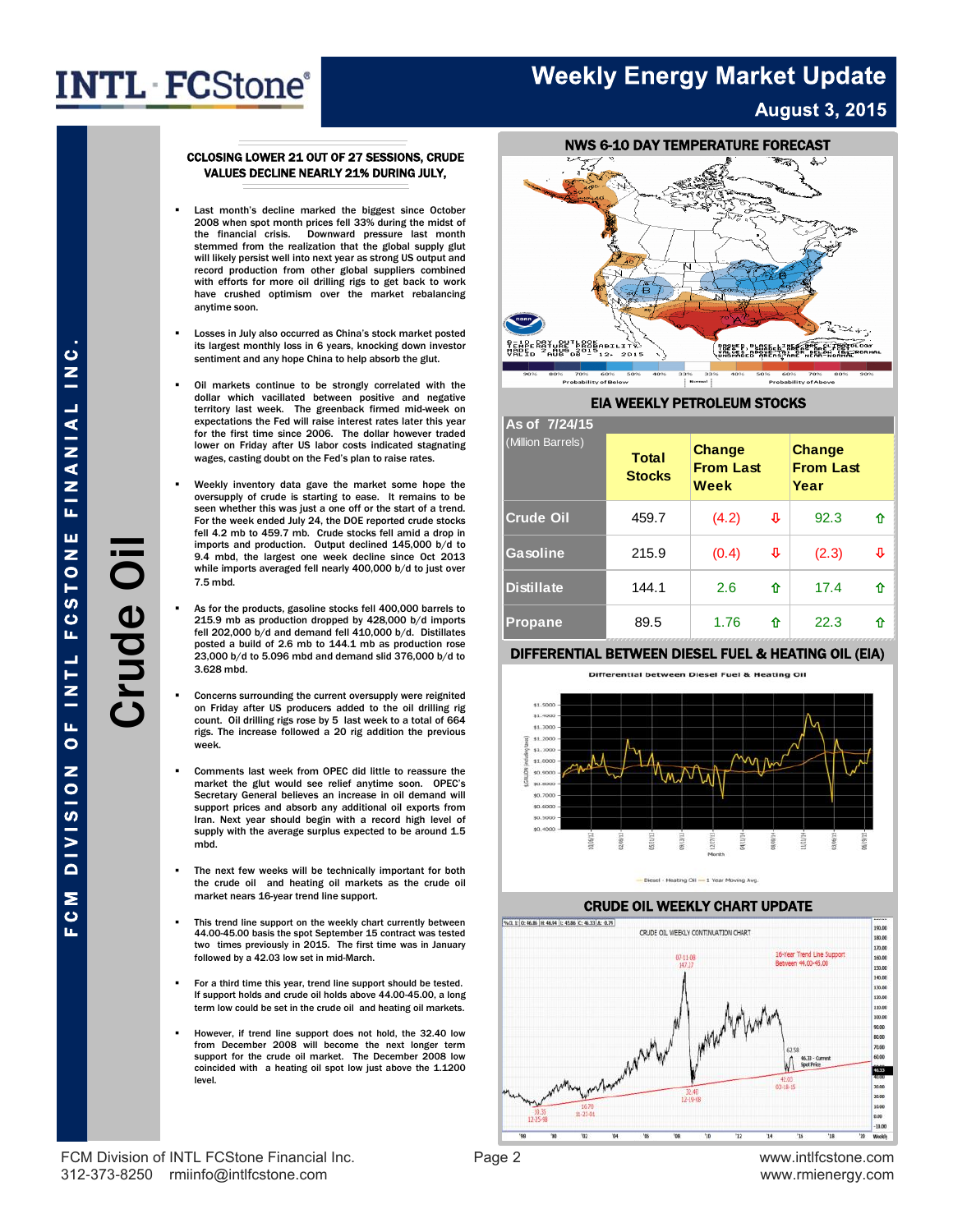### **Weekly Energy Market Update**

### **August 3, 2015**

### Weekly Forward Energy Prices

|                                |                          |                               | <b>AUG</b>     | <b>SEP</b>         | OCT        | <b>NOV</b> | <b>DEC</b> | <b>JAN</b> | <b>BAL '15 2016</b> |                    | 2017     |
|--------------------------------|--------------------------|-------------------------------|----------------|--------------------|------------|------------|------------|------------|---------------------|--------------------|----------|
|                                |                          |                               |                |                    |            |            |            |            |                     |                    |          |
| <b>NYMEX FUTURES</b>           | <b>Natural Gas</b>       | Close                         | $\equiv$       | 2.716              | 2.749      | 2.868      | 3.042      | 3.152      | 2.844               | 3.079              | 3.259    |
|                                |                          | <b>Weekly Change</b>          |                | (0.059)            | (0.055)    | (0.045)    | (0.048)    | (0.044)    | (0.052)             | (0.044)            | (0.037)  |
|                                | <b>Crude Oil</b>         |                               |                |                    |            |            |            |            |                     |                    |          |
|                                |                          | Close                         | $\blacksquare$ | 47.120             | 47.530     | 48.210     | 48.920     | 49.620     | 47.950              | 52.420             | 56.370   |
|                                |                          | <b>Weekly Change</b>          |                | (1.02)             | (1.08)     | (1.04)     | (0.99)     | (0.92)     | (1.03)              | (0.42)             | (0.12)   |
|                                |                          |                               |                |                    |            |            |            |            |                     |                    |          |
|                                | <b>Heating Oil</b>       | Close<br><b>Weekly Change</b> | 1.5840         | 1.5889<br>(0.0489) | 1.6058     | 1.6252     | 1.6448     | 1.6632     | 1.6097              | 1.7072<br>(0.0319) | 1.8242   |
|                                |                          |                               | (0.0462)       |                    | (0.0459)   | (0.0442)   | (0.0426)   | (0.0410)   | (0.0456)            |                    | (0.0197) |
|                                |                          | Close                         | 1.8410         | 1.7720             | 1.5718     | 1.5075     | 1.4715     | 1.4659     | 1.6328              | 1.6000             | 1.6472   |
|                                | <b>RBOB</b>              | <b>Weekly Change</b>          | 0.0128         | (0.0104)           | (0.0175)   | (0.0222)   | (0.0277)   | (0.0297)   | (0.0130)            | (0.0255)           | (0.0199) |
|                                |                          |                               |                |                    |            |            |            |            |                     |                    |          |
|                                |                          |                               | <b>SEP</b>     | OCT                | <b>NOV</b> | <b>DEC</b> | <b>JAN</b> | <b>FEB</b> | <b>BAL '15 2016</b> |                    | 2017     |
|                                |                          |                               |                |                    |            |            |            |            |                     |                    |          |
|                                | <b>AECO</b>              | Close                         | (0.51)         | (0.52)             | (0.59)     | (0.70)     | (0.75)     | (0.74)     | (0.58)              | (0.76)             | (0.83)   |
|                                |                          | <b>Weekly Change</b>          | 0.06           | 0.04               | (0.01)     | 0.00       | 0.00       | 0.00       | 0.02                | 0.00               | 0.00     |
|                                | <b>PG&amp;E Citygate</b> |                               |                |                    |            |            |            |            |                     |                    |          |
|                                |                          | Close<br><b>Weekly Change</b> | 0.43<br>0.02   | 0.41<br>0.00       | 0.36       | 0.22       | 0.15       | 0.14       | 0.35                | 0.21               | 0.23     |
|                                |                          |                               |                |                    | (0.03)     | (0.03)     | (0.02)     | (0.03)     | (0.01)              | (0.01)             | (0.02)   |
| NATURAL GAS BASIS              | Panhandle-OK             | Close                         | (0.27)         | (0.27)             | (0.29)     | (0.24)     | (0.19)     | (0.19)     | (0.27)              | (0.35)             | (0.42)   |
|                                |                          | <b>Weekly Change</b>          | (0.01)         | 0.00               | (0.01)     | (0.01)     | (0.01)     | (0.01)     | (0.01)              | (0.01)             | (0.02)   |
|                                |                          |                               |                |                    |            |            |            |            |                     |                    |          |
|                                |                          | Close                         | 0.02           | 0.06               | 0.10       | 0.19       | 0.27       | 0.28       | 0.09                | (0.02)             | (0.17)   |
|                                | <b>Chicago Citygate</b>  | <b>Weekly Change</b>          | 0.01           | 0.03               | 0.00       | 0.00       | 0.01       | 0.01       | 0.01                | 0.02               | 0.01     |
|                                |                          |                               |                |                    |            |            |            |            |                     |                    |          |
|                                |                          | Close                         | (1.20)         | (0.97)             | 0.05       | 2.80       | 8.18       | 7.28       | 0.17                | 0.94               | 1.06     |
|                                | Transco Zn 6 NY          | <b>Weekly Change</b>          | 0.07           | 0.06               | 0.08       | 0.21       | 0.43       | 0.40       | 0.11                | 0.11               | 0.13     |
|                                |                          |                               |                |                    |            |            |            |            |                     |                    |          |
|                                |                          |                               | <b>AUG</b>     | <b>SEP</b>         | OCT        | <b>NOV</b> | <b>DEC</b> | <b>JAN</b> | <b>BAL 15 2016</b>  |                    | 2017     |
|                                | <b>Indiana Hub</b>       | Close                         | 33.32          | 33.16              | 33.74      | 34.51      | 35.44      | 46.36      | 34.03               | 38.05              | 38.49    |
|                                |                          | <b>Weekly Change</b>          | (0.04)         | (0.11)             | (0.06)     | (0.12)     | (0.46)     | (1.22)     | (0.16)              | (0.32)             | (0.07)   |
|                                |                          |                               |                |                    |            |            |            |            |                     |                    |          |
|                                | <b>PJM West Hub</b>      | Close                         | 40.31          | 38.85              | 38.38      | 39.87      | 43.59      | 65.67      | 40.20               | 45.56              | 43.69    |
|                                |                          | <b>Weekly Change</b>          | (0.75)         | 0.25               | 0.05       | (0.04)     | (0.29)     | (1.16)     | (0.16)              | (0.07)             | (0.01)   |
| <b>OTC ON-PEAK ELECTRICITY</b> |                          |                               |                |                    |            |            |            |            |                     |                    |          |
|                                | <b>Mass Hub</b>          | Close                         | 30.61          | 30.27              | 38.52      | 55.07      | 83.20      | 111.90     | 47.53               | 56.38              | 53.49    |
|                                |                          | <b>Weekly Change</b>          | (1.86)         | (0.66)             | (0.17)     | (0.18)     | 0.21       | 1.90       | (0.53)              | 0.52               | (0.42)   |
|                                |                          |                               |                |                    |            |            |            |            |                     |                    |          |
|                                |                          | Close                         | 38.46          | 38.15              | 40.15      | 38.50      | 38.20      | 37.65      | 38.69               | 37.18              | 37.94    |
|                                | <b>NP-15</b>             | <b>Weekly Change</b>          | (4.09)         | (2.80)             | (0.80)     | (1.00)     | (1.30)     | (1.15)     | (2.00)              | (0.87)             | (0.99)   |
|                                |                          |                               |                |                    |            |            |            |            |                     |                    |          |